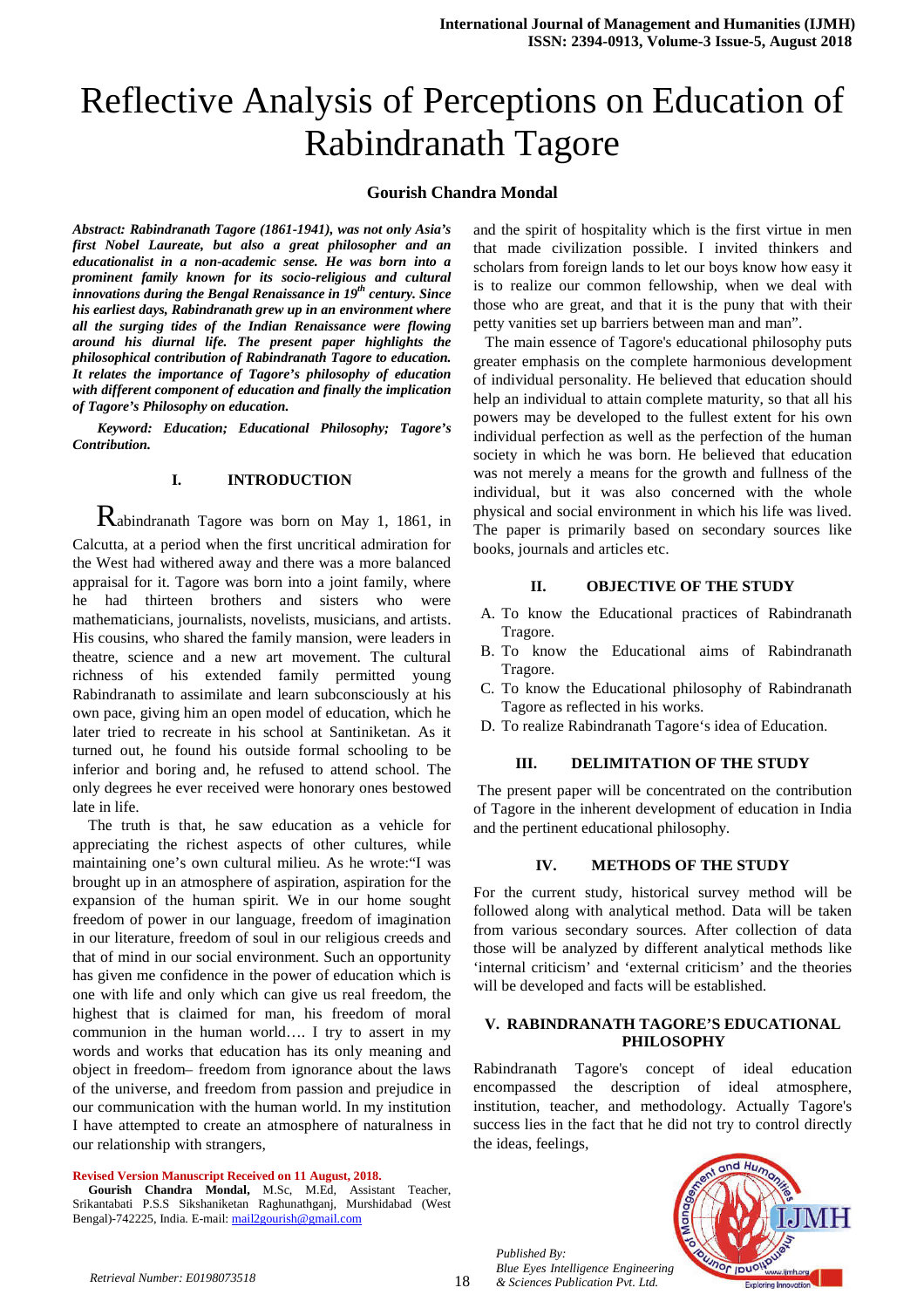and values of his children but imaginatively designed an environment and a program of activities and experiences which invoked the desired responses. He also harboured the notion that the education of a country acquires shape and substance only against the entire background and it is important that there is a strong relationship between education and society.

## **VI.RABINDRANATH TAGORE'S EDUCATIONAL CONCEPT**

Tagore's educational writings constitute a voluminous literature, mostly scattered in independent essays, speeches and letters, only a small number of which have been collected in books and journals. The rest either are available in pages of old magazines and periodicals or lying in obscurity. This has deterred many educational researchers from working on Tagore. In a nutshell, he didn't literally pen down his educational philosophy. He believed that nature was the bona fide teacher.

 However, to understand his theory correctly, it is necessary to know the educational system in India at that time and the childhood experiences of Tagore as a student. Tagore's educational theory was put into practice in his school at Santiniketan, which started with only five students during it's infancy. A history of the origin and development of the institution reveals that from such a small start the school has grown to a University, Visva-Bharati, with different departments in humanities, science, art, music, education, Chinese studies, and advanced studies in philosophy and village welfare. We discuss Tagore's educational practices through the following points:

## **A. Inherent Intellectual Development**

Tagore greatly stressed on the intellectual development of the child. By intellectual development what he meant was the development of imagination, creative thinking, constraint curiosity and alertness of the mind. A child should be free to adopt his own way learning which will lead to an overall development.

## **B. Natural Knowledge**

As we have mentioned before, Tagore envisioned that nature is the best teacher to the pupil. Nature will provide the student with necessary situation and scenario to acquire knowledge. It is nature which will be the guiding force to inculcate the spirit of learning in the mind of a student to pursue the education he likes. It will shape his behavior and character.

## **C. Self Realization**

Spiritualism is the essence of humanism. Manifestation of personality depends upon the self-realization and spiritual knowledge of individual. This is a key feature of Tagore's philosophy on education and his pertinent practices.

## **D. Humane Nature**

Tagore held that education can teach people to realize oneness of the globe. Education for international understanding and universal brotherhoods another important aim of his educational philosophy.

# **E. Physical Growth**

Tagore's educational philosophy also aims at the physical development of the child. He gave much importance to sound and healthy physique. Yoga, games & sports are prescribed in Santiniketan as an integral part of the education system.

## **F. Practical Teaching**

According to Tagore, teaching should be practical and not artificial or theoretical. As a naturalist through and through, Tagore laid emphasis on the practicality of education. That will definitely increase the creative skill within a learner. That creativity will bring perfection in the learning process and the student will be a master in his own field but not a slave to mere theoretical knowledge.

## **G. Fine Arts**

Tagore attached great importance to 'fine arts' in his educational curriculum. Students should take active part in these finer aspects of human life for these are very essential to enrich their soul and psyche. In his words: Speaking is for mankind and for nature speaking is clear and limited by its needs; whereas music is mystic and expressive for a romantic eagerness. That is why; speaking creates a bond between man and man, while music helps us to identify ourselves with nature. When the harmonies of sounds are released with our expression then speaking loses much of its limited significance, but on the contrary getting together of the two muses had an all pervading character.

## **H. Mother Tongue As A Medium of Instruction**

Language is the true vehicle of self-expression. Man can freely express his thought in his mother-tongue. Tagore has emphasized mother tongue as the medium of instruction for the child`s education. Later, the eminent physicist Satyendranath Bose had also emphasized a lot on instructing via mother tongue.

## **I. Moral And Spiritual Development**

Tagore emphasized moral and spiritual training in his educational thought. Moral and spiritual education is more important than book-centred knowledge for an integral development of human personality. There must be an adequate provision for the development of selfless activities, co-operation, feeling and sharing among the students in educational institutions.

## **J. Social Development**

*Published By:* 

According to Tagore, since 'Brahma' is the source of all human-being and creatures, so all are equal. Rabindranath Tagore therefore said, ''*Service to man is service to God''*. All should develop social relationships and fellow-feeling from the beginnings of one`s life. Educational aims at the individual personality as well as social characters which enables him to live as a worthy being.

## **K. Change of Conventional Book-Centered Education**

For the first time in the field of education, Tagore established a new mile-stone.